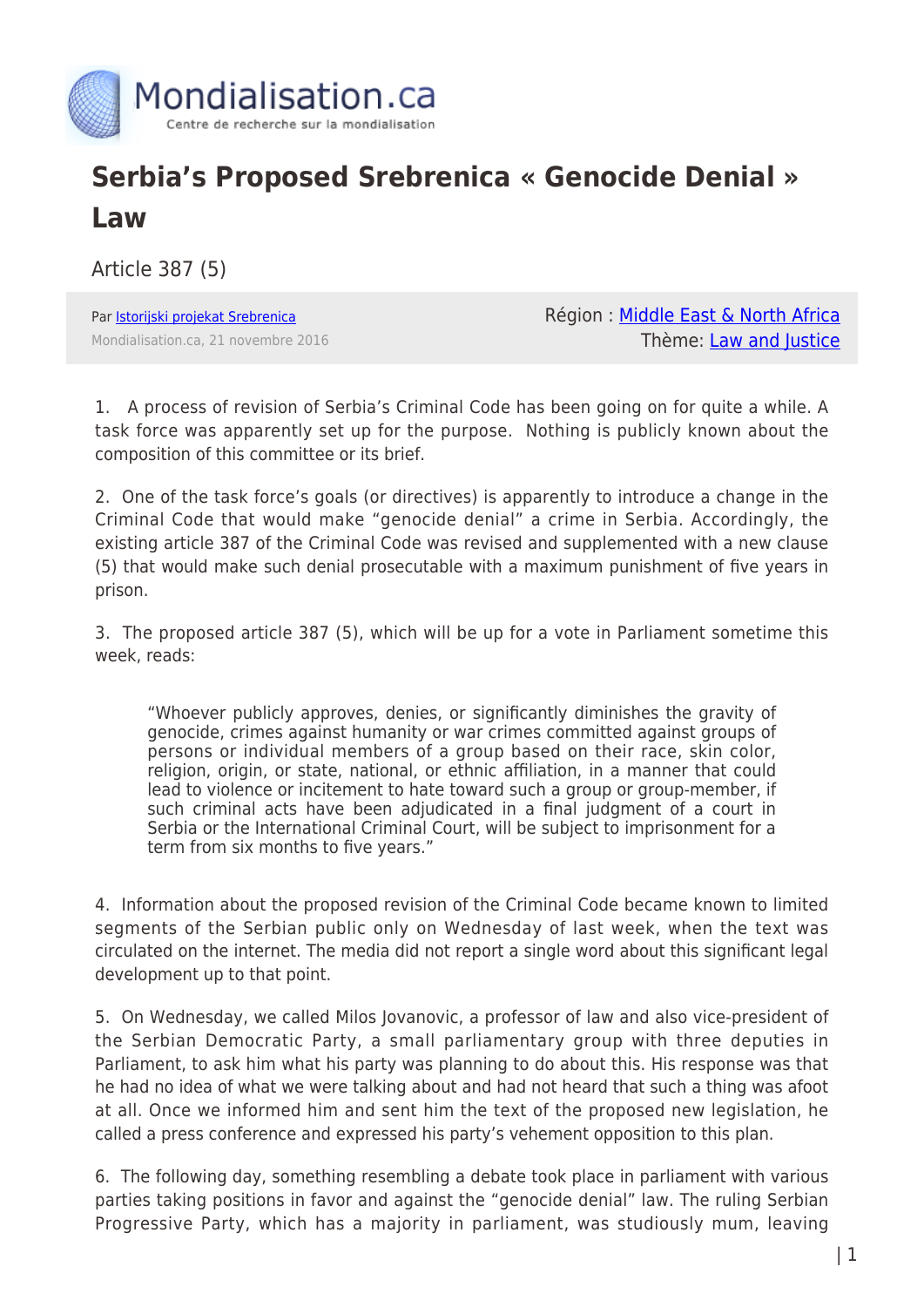advocacy for this obnoxious law to its junior coalition members.

7. However, probably taken aback by the uproar, the minister of justice, Nela Kuburovic, finally made a public statement on this issue. She said that adoption of a "genocide denial law" was Serbia's "European obligation." She did not cite a specific source for her claim.

8. With a bit of internet research later that evening on Thursday last week, we discovered the convoluted origin of this attempt to criminalize an important aspect of free speech in Serbia. It is the Framework Decision on Racism and Xenophobia adopted by the Council of Europe on 28 November 2008 (see full text and further references in footnote).[1] It deals with genocide denial only in passing, focusing instead on the topics indicated in its title. But more importantly, it clearly states that whatever the directive requires is applicable only to EU member-countries, which Serbia is not. Therefore, minister Kuburovic's assertion that the new law is a "European obligation" is false.

9. Additionally, the Framework Decision contains wording with reference to genocide denial which obviously was taken over by the Serbian Task Force practically without revision or adaptation, i.e. simply translated, and incorporated as such into their proposal. A more striking example of slavishness is difficult to imagine.

10. According to the 2015 Council of Europe compliance report, of 29 EU member countries thirteen did not follow the directive in the Framework Decision of 2008 and as of last year did not introduce the required legislation. No punishment for such countries was indicated or envisioned. That makes Serbia's rush to comply with a non-binding directive all the more bizarre.

11. Also relevant is a 2015 judgment of the European Court of Human Rights which held that a Turkish public figure could not be prosecuted for denying the Armenian genocide in Switzerland because he had a right to articulate his position to that effect as an exercise in free speech.[2] That raises the question of whether the Serbian regime's legal advisers are aware that their proposed genocide denial law may be subject to nullification once it is brought on appeal before the European court?

12. There is also a distinct possibility that the proposed Serbian law is not only contrary to the provisions of the European Convention of Human Rights, but is unconstitutional in Serbia as well. Articles 18 and 43 of the Serbian Constitution guarantee freedoms of conscience and public expression.

If you have concerns about this repressive legislation, please address them to the following institutions:

(1) Parliament of Serbia Department of Public Relations:

[infosluzba@parlament.rs](mailto:infosluzba@parlament.rs)

(2) Serbia's Human Right Ombudsman:

[zastitnik@zastitnik.rs](mailto:zastitnik@zastitnik.rs)

Thank you for supporting the rule of law in Serbia.

[1] [http://ec.europa.eu/justice/fundamental-rights/racism-xenophobia/framework-decision/-](http://ec.europa.eu/justice/fundamental-rights/racism-xenophobia/framework-decision/index_en.htm)